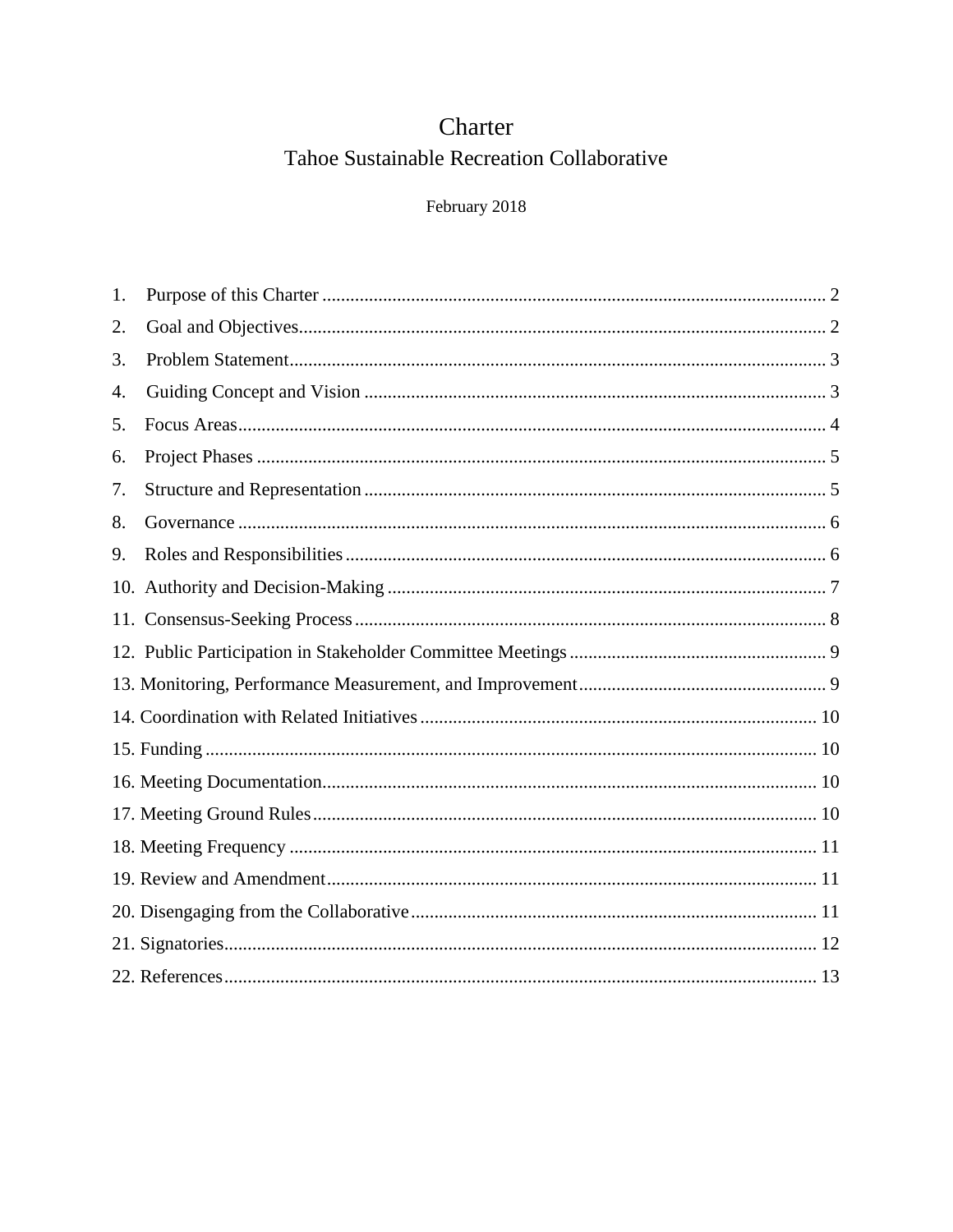# <span id="page-1-0"></span>1. Purpose of this Charter

This charter outlines the goal and objectives, structure and representation, roles and responsibilities, and operating procedures of the Tahoe Sustainable Recreation Collaborative (the Collaborative).

### <span id="page-1-1"></span>2. Goal and Objectives

The Collaborative is a multi-sector working group of conservation and recreation professionals, private and nonprofit partners, and recreation stakeholders. The primary goal, and ultimate desired outcome, is to provide high-quality outdoor recreation experiences, while preserving and restoring the outstanding natural and cultural resources of the Lake Tahoe Basin (the Basin).

To that end, the Collaborative works to achieve five primary objectives:

- 1. **Increase coordination among recreation managers in the Basin**, including public land managers and local jurisdictions, while enhancing engagement with non-profits, the private sector, recreation stakeholders, and user communities.
- 2. **Integrate recreation management considerations into planning and implementation**  processes at local and regional scales (i.e. local and regional plans, forest plans, transportation plans, corridor plans).
- 3. **Develop a Basin-wide sustainable recreation strategic plan** that includes decision support tools, policies, management strategies, funding, project recommendations, and implementation support to achieve desired conditions.
- 4. **Establish Basin-wide recreation indicators, thresholds, and monitoring protocols**  and acquire consistent and quality recreation data (i.e. site-specific user experience, recreational usage, socio-economic impacts, and natural resource and recreation facility conditions).
- 5. **Identify, prioritize, and address ongoing sustainable recreation topics** (i.e. regionally significant "hot-spot" issues, funding needs, project development, stewardship messaging) and foster positive outcomes that apply at local and regional scales.

To achieve these objectives, the Collaborative serves as a forum for multidisciplinary professionals and recreation stakeholders to build capacity, leverage partnerships, and harness funding required to address persistent management challenges at the interface of conservation and outdoor recreation; defined here as recreational activities undertaken for pleasure that occur in nature-based environments outdoors[.](#page-12-1)<sup>1</sup>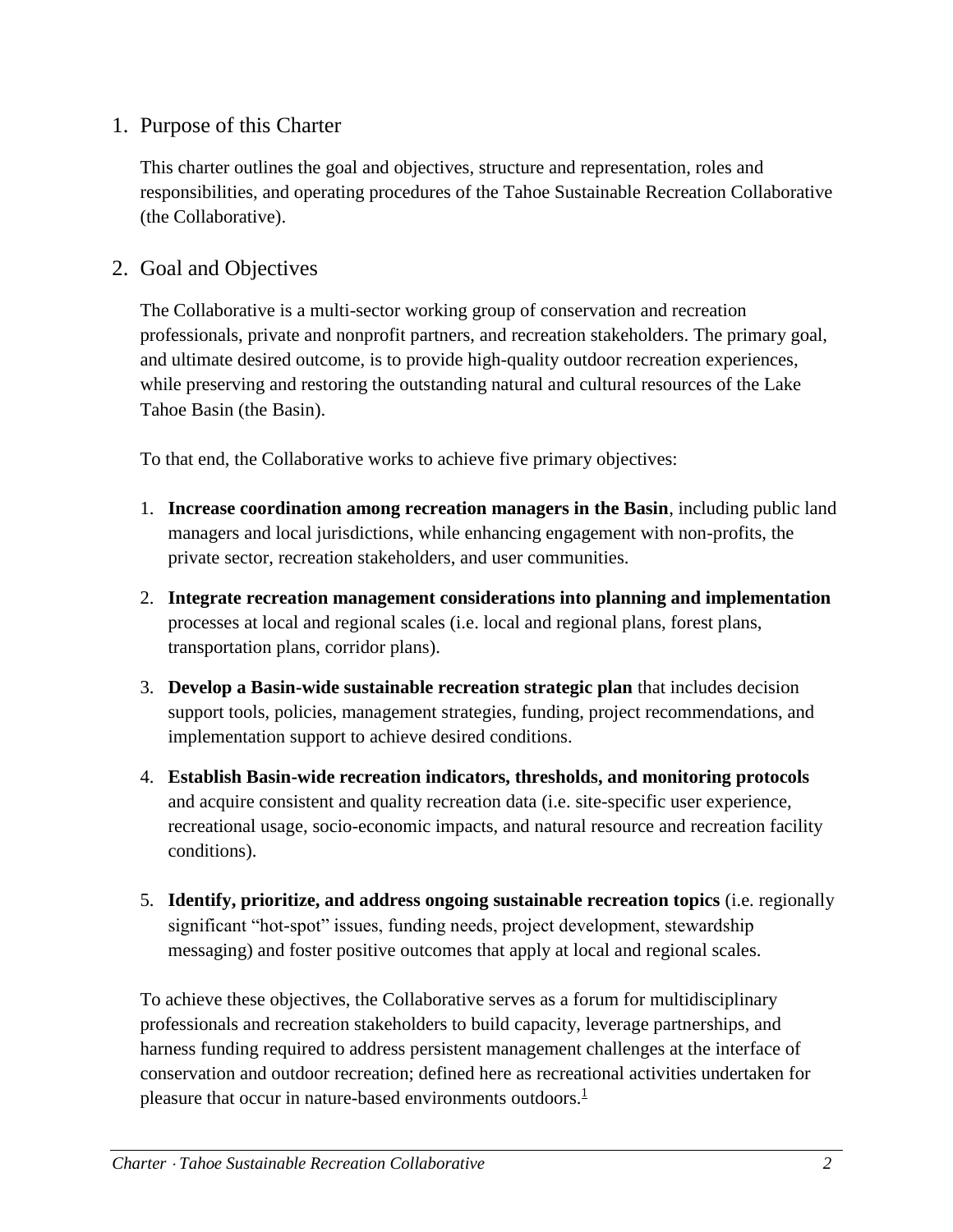# <span id="page-2-0"></span>3. Problem Statement

As a nationally recognized recreation destination and world-renowned natural treasure, the Basin offers an unparalleled diversity of opportunities for outdoor recreation. From wilderness areas and undeveloped shoreline, to developed resorts, marinas, and ski areas, the Basin offers outdoor experiences that are accessible to all.

The Basin is also increasingly popular. Visits to the National Forest in the Basin $2.3$  have increased by more than 30%, from 5.78 million in 2010 to more than 7.72 million in 2015 while the total public land base remained nearly static over the same period. Cell phone data suggests the Basin receives 2[4](#page-12-3) million visits and 9.6 million visitor vehicles annually. $\frac{4}{3}$ Further, outdoor recreation is now a primary driver of the Basin's nearly \$5 billion-dollar economy. $\frac{5}{5}$  $\frac{5}{5}$  $\frac{5}{5}$ 

Current and projected demand for recreational experiences in the Basin is unsustainable for three primary reasons:

- 1) While public demand for recreation has increased, recreation funding for many public land managers has declined or remained static, limiting their ability to provide highquality recreational opportunities while protecting natural and cultural resources.
- 2) In peak seasons, visitation levels often overwhelm recreation and transportation infrastructure in both managed and unmanaged areas, resulting in negative effects to natural resources, user experiences and safety, and local businesses.
- 3) The Basin is a complex multijurisdictional landscape. Yet relative to other focal management topics, little coordination and engagement among agencies, recreation providers, and user communities has occurred, resulting in the lack of a unified recreation vision and cohesive management strategies.

Without a coordinated response from a coalition of partners and recreation stakeholders, interagency recreation managers in the Basin will not be able to provide high quality recreational opportunities for visitors and residents *and* preserve the natural and cultural resources that underpin recreational experiences.

# <span id="page-2-1"></span>4. Guiding Concept and Vision

A guiding concept for the Collaborative is sustainable recreation, defined here as the *range of outdoor recreation settings, opportunities, and access on both public and private lands that are ecologically, economically, and socially sustainable for present and future generations*. *[6](#page-12-5)*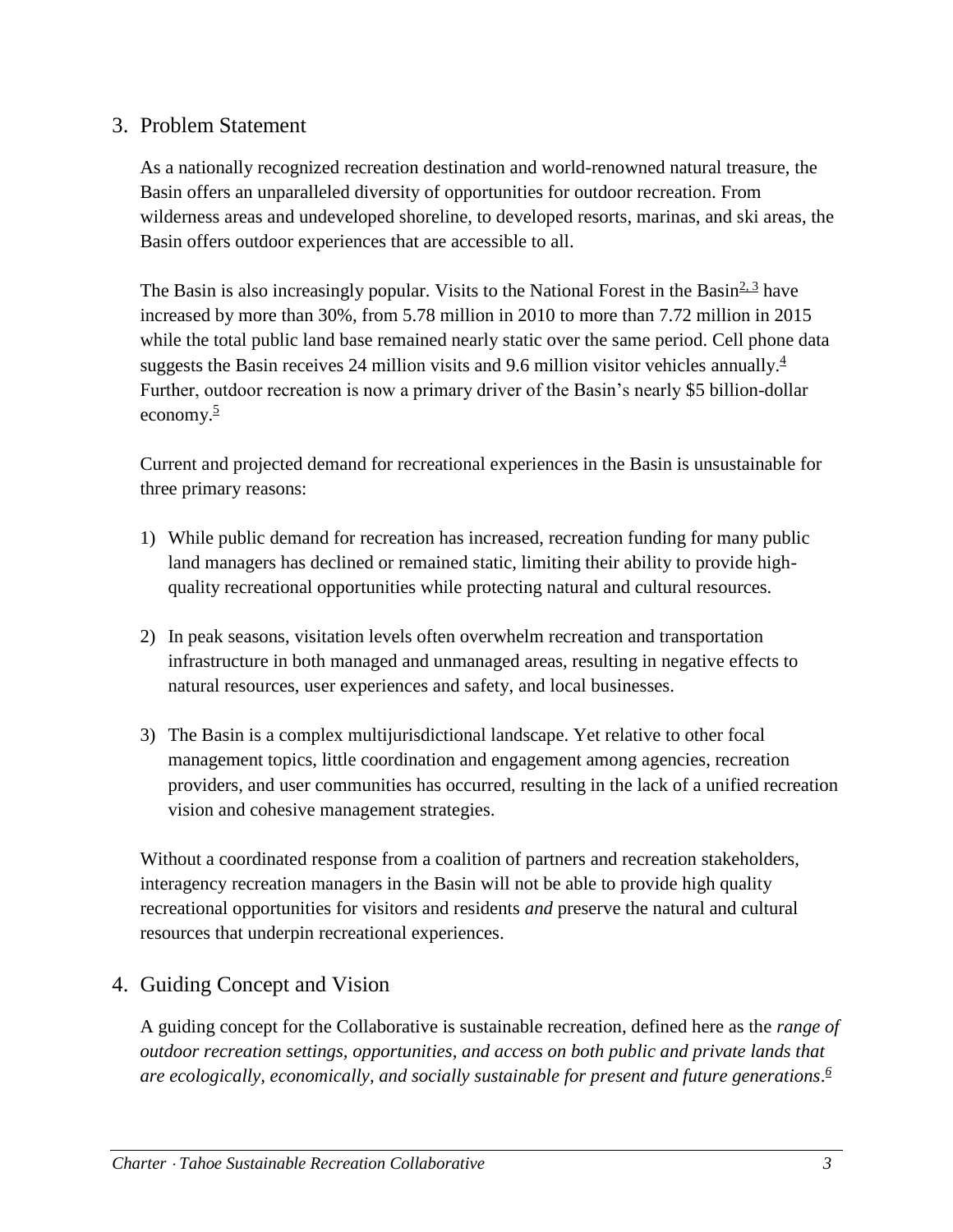Managing for sustainable recreation means maintaining and enhancing recreation settings, while balancing impacts to ecological, social, economic and cultural resources. It means providing outstanding recreation opportunities and access for user communities that derive personal well-being, economic vitality, and community identity from shared outdoor experiences in the Basin.

# **The Collaborative envisions a future in which the Basin is both a world-class recreation destination and a global leader in environmental stewardship.**

The Basin of the future will include coordinated education and outreach programs that promote a culture of stewardship, increased focus on the acquisition of social and ecological data to inform management actions, improved public access and user experience, and enhanced multi-modal transit linkages between town centers and recreation sites that reduces dependence on private vehicles to access recreation opportunities.

### <span id="page-3-0"></span>5. Focus Areas

The Collaborative will address five primary focus areas, either wholly, or in part.

- **1. Visitor Use Management:** Proactive visitor use management will help to achieve desired conditions for recreation experiences and natural resource conditions. Potential strategies include modifying visitor behavior, the spatial distribution of use, and increasing the resilience of developed recreation sites.
- **2. Transportation:** Users will be transported to and from recreational opportunities using modes other than personal automobiles. Potential strategies include enhancing multimodal transportation linkages between town centers and recreation sites, expanding trail networks, managing private vehicle parking, and coordinating with ongoing transportation planning, projects, and implementation activities.
- **3. Stewardship:** Land managers and recreation providers will actively promote unified public outreach to create a culture of stewardship that maintains the desired conditions. Potential strategies include developing shared recreation values, principles, messaging, signage and wayfinding, and supporting Basin-wide stewardship programs (i.e. Take Care Tahoe, Leave No Trace).
- **4. Data Collection and Monitoring:** User impacts on desired conditions for recreation experiences and natural resource conditions will be measured and inform management decisions. Potential strategies include developing recreation indicators and thresholds based on impacts to social, economic, and ecological metrics and linking desired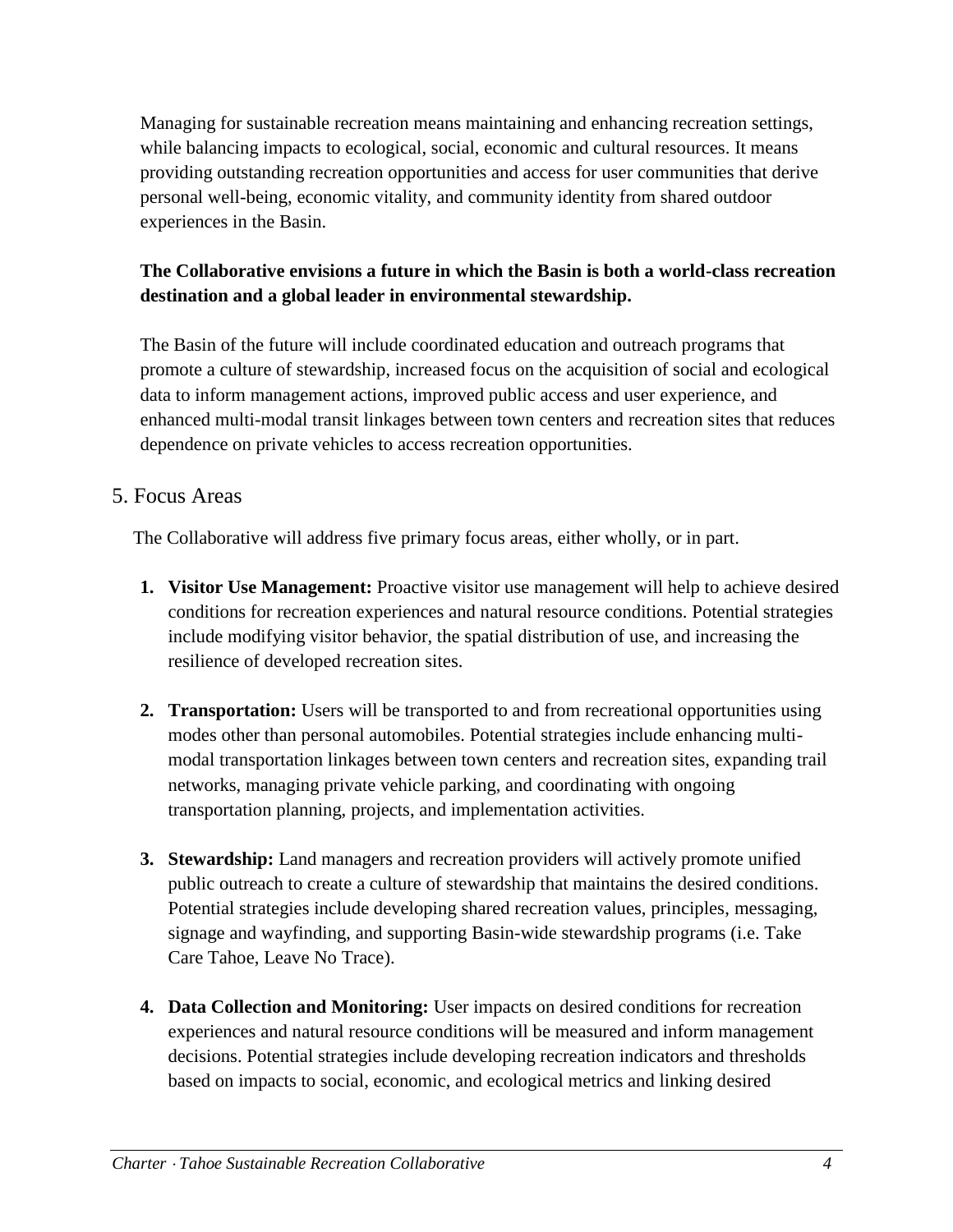conditions to measurable attributes that can be tracked consistently across the Basin.

**5. Funding:** Existing and new recreation assets and infrastructure will be financially sustained over time. Potential strategies include increased funding coordination and resource sharing, creating innovative funding strategies, and leveraging private-public partnerships.

# <span id="page-4-0"></span>6. Project Phases

Development of the Basin-wide sustainable recreation strategic plan will be guided by four phases outlined in the Visitor Use Management Framework, $\frac{7}{7}$  $\frac{7}{7}$  $\frac{7}{7}$  including:

**Phase 1:** Build the Foundation **Phase 2: Define Visitor Use Management Direction Phase 3:** Identify Management Strategies **Phase 4:** Implement, Monitor, Evaluate, and Adjust

### <span id="page-4-1"></span>7. Structure and Representation

The structure of the Collaborative is composed of three elements; (A) agency co-chairs, (B) an interagency working group, and, if formed, (C) a stakeholder committee.

### **A. Agency Co-Chairs**

Co-chairs from two public agencies share responsibility for convening and facilitating the Collaborative, as well as upward reporting of progress and work products.

- Tahoe Regional Planning Agency (TRPA)
- US Forest Service, Lake Tahoe Basin Management Unit (LTBMU)

# **B. Interagency Working Group**

Six public agencies and five organizations currently share responsibility for organizing, staffing, and pursuing funding for the Collaborative. Working group membership may be expanded based on need.

- TRPA
- US Forest Service, LTBMU
- California State Parks
- Nevada Division of State Lands/Nevada State Parks
- City of South Lake Tahoe
- Tahoe City Public Utility District
- South Shore Chamber of Commerce / Lake Tahoe Visitors Authority
- Tahoe Fund
- League to Save Lake Tahoe
- North Lake Tahoe Resort Association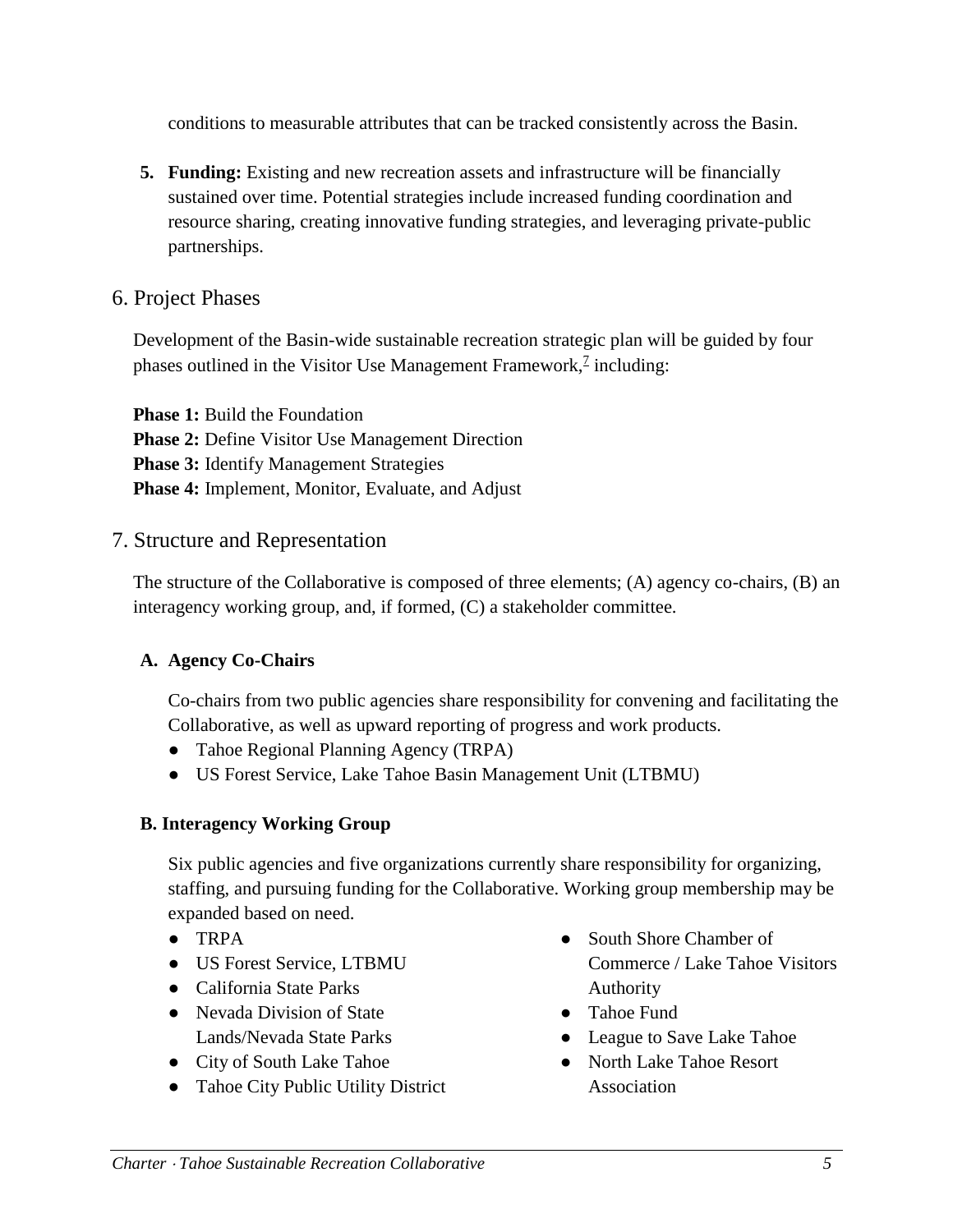#### **C. Stakeholder Committee**

The interagency working group will consider forming a stakeholder committee that includes representatives from organizations, businesses, user communities, and a tribal government that reflect the varied recreational interests in the Basin. Further, the sustainable recreation strategic plan will include methods for stakeholder and community outreach.

#### <span id="page-5-0"></span>8. Governance

The governance of the collaborative consists of five elements:

- 1. Tahoe Interagency Executive Steering Committee (TIE SC)
- 2. Environmental Improvement Program Coordinating Committee (EIPCC)
- 3. Agency Co-Chairs
- 4. Interagency Working Group
- 5. Stakeholder Committee



<span id="page-5-1"></span>9. Roles and Responsibilities

**Tahoe Interagency Executive Steering Committee:** Consists of executives that represent each sector of the Environmental Improvement Program (EIP). Success of the Collaborative depends on active sponsorship from the TIE SC, which oversees implementation of the EIP and has responsibility for providing guidance to all EIP Working Groups. In turn, the Collaborative serves in a recreation advisory role to the TIE SC and submits recommendations as requested.

**Environmental Improvement Program Coordinating Committee:** The EIPCC is primarily responsible for coordination of EIP programs. The EIPCC is responsible for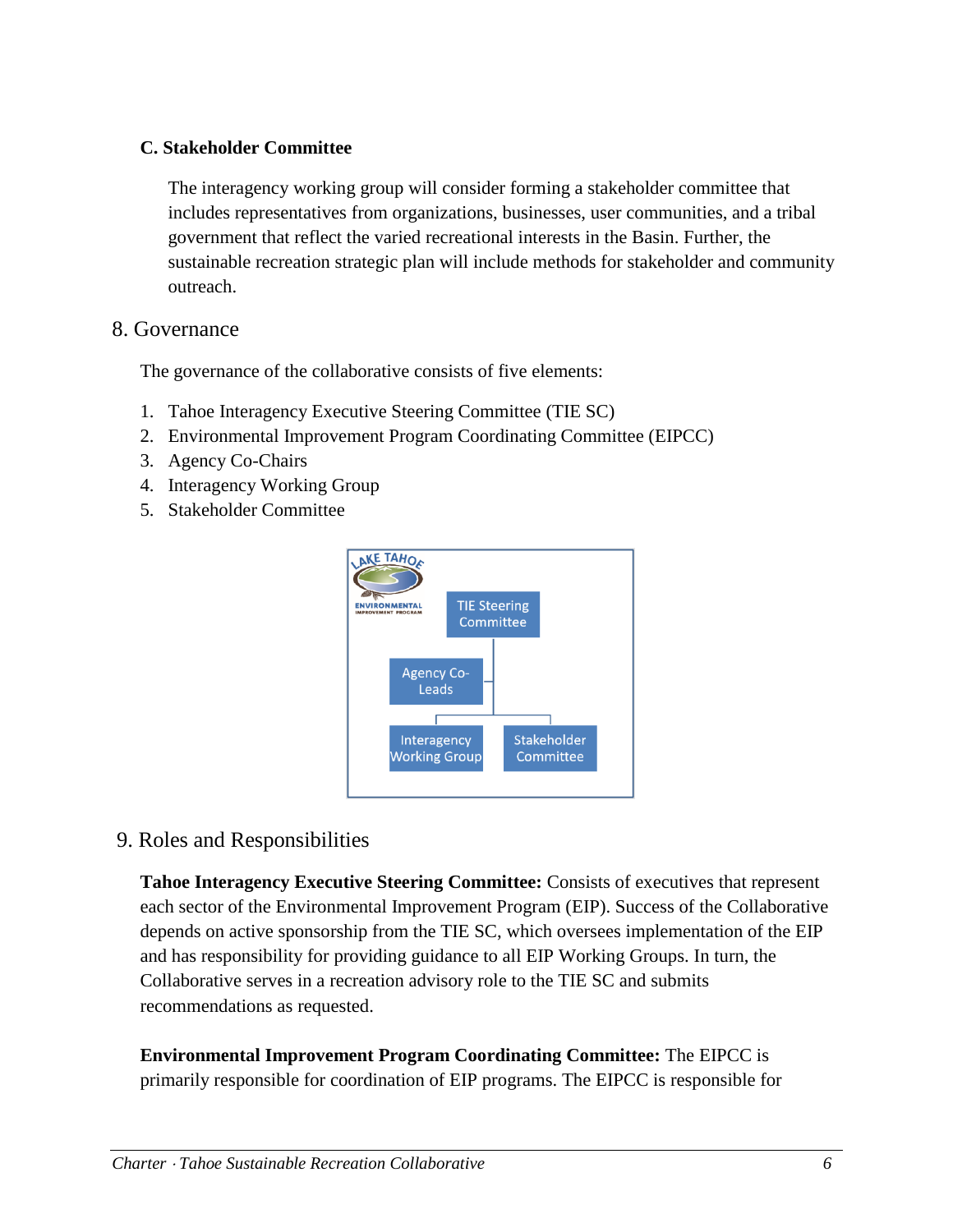coordinating with EIP Working Groups (including the Collaborative) and communicating with the TIE SC.

**Agency Co-Chairs:** The co-chairs are responsible for convening, facilitating, and aiding the working group and stakeholder committee. Co-chairs aid the working group in developing concepts, information, and analyses for project phases and coordinate closely with the EIPCC. Responsibility includes coordinating achievement of working group objectives, tracking action items, and ensuring timely preparation, revision, and completion of project phases and work products.

**Interagency Working Group:** Consists of executives, managers and subject matter experts from local agencies and organizations, as well as the co-chairs. The working group has responsibility for developing the concepts, information, and analyses that constitute project phases. It has responsibility for working closely with the co-chairs to plan, seek input on, coordinate, and manage all parts of the Collaborative, including each of the governance elements.

**Stakeholder Committee:** May consist of designated representatives of organizations, businesses, public agencies, tribal governments, and user groups who represent a range of recreational interests in the Basin. Core stakeholder responsibilities may include engaging with the co-chairs, working group, and other governance elements as needed, to provide review, feedback, and input on project phases, work products, and overall process.

# <span id="page-6-0"></span>10. Authority and Decision-Making

This Charter does not grant one agency authority over another.

**Tahoe Interagency Executive Steering Committee:** Serves as the principal advisory board of the Collaborative, including:

- 1. Charter and objectives
- 2. Work plan and products
- 3. Focus areas, priority projects, and issues

**Environmental Improvement Program Coordinating Committee:** Provides guidance to the TIE SC and recommendations to co-chairs and working group including, but are not limited to:

- 1. Project phases
- 2. Current and desired future conditions
- 3. Indicators and thresholds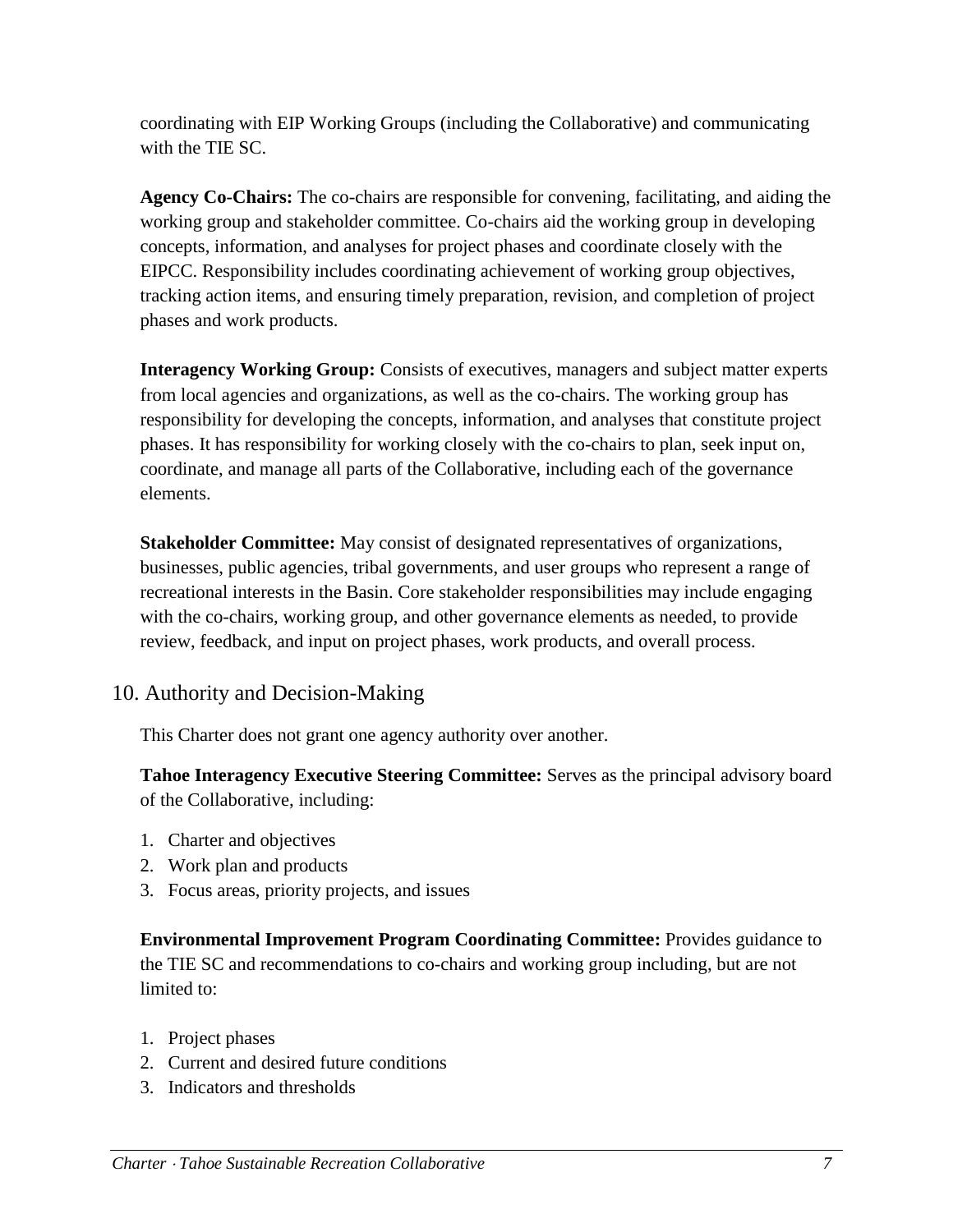- 4. Management and monitoring strategies
- 5. Implementation
- 6. Communication materials
- 7. Financing
- 8. Logistics and other work products
- 9. Operational decisions needed to advance the work of the Collaborative

**Agency Co-Chairs:** Provides recommendations to the TIE SC on primary decisions. Seeks consensus on secondary decisions among the EIPCC and working group (consensus seeking process outlined in Section 11).

**Interagency Working Group:** Provides recommendations to the TIE SC on primary decisions via the co-chairs. Seeks consensus on secondary decisions among themselves and co-chairs.

**Stakeholder Committee:** May seek consensus on review, feedback, and input provided to co-chairs and working group. The stakeholder committee may provide review, feedback, and input on a variety of topics based on need and importance.

<span id="page-7-0"></span>11. Consensus-Seeking Process

As full and equal partners, members of the working group, agree to use a consensus-seeking process. Actions requiring consensus are only taken on issues or items listed on the meeting agenda unless otherwise agreed to by all group members present.

For the purpose of the working group, consensus means that everyone agrees that they can live with the final proposal after every effort has been made to meet any outstanding interests. This is not the same as unanimity, where all parties agree. The consensus gauge below will be used to indicate the degree of agreement of any member. If all members are in the range of 1 through 4, the group shall be considered in consensus and no further discussion is needed. If several individuals are at 4, then additional discussion may be needed. Further discussion is required if more than one member is at 5 or 6.

#### **Consensus Gauge**

- 1. Proposed decision is fully acceptable. Support the working group's decision or recommendation.
- 2. Proposed decision is acceptable with minor reservations. Support the working group's decision or recommendation.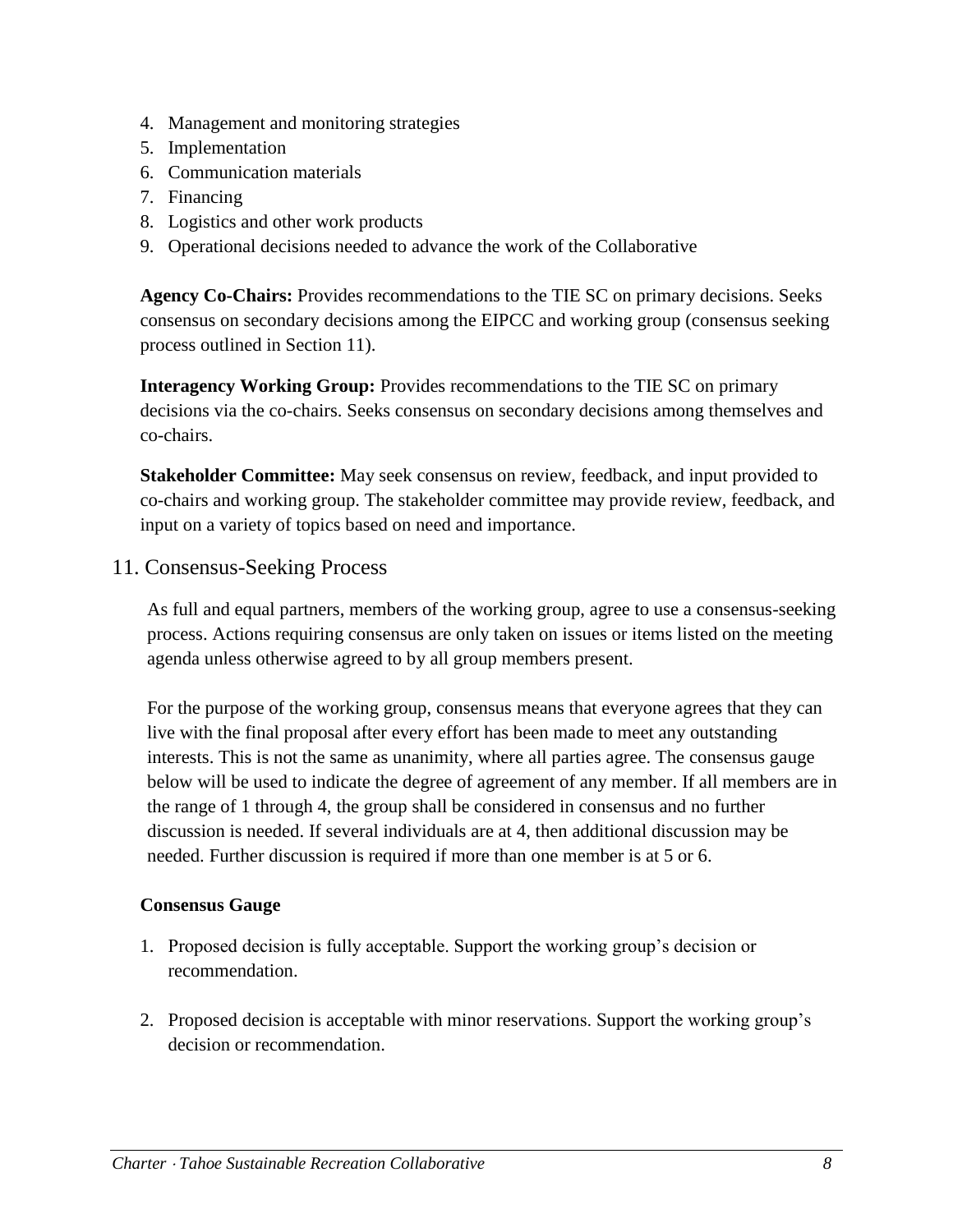- 3. Proposed decision is acceptable, even with major reservations, but it is the best decision at this time. Support the working group's decision or recommendation.
- 4. Stand aside/abstain; won't block but cannot offer support.
- 5. Need more information (must be able to identify the information needed).
- 6. Cannot live with the decision (must be able to offer an alternative).

Each working group member or designated alternate representative present will be polled to determine if consensus has been achieved. Alternate representatives are empowered to act on behalf of the members they represent. Working group members must be fully informed of the issue to register their level of consensus. There is no absentee participation in the consensus process, but participation via teleconferencing is permissible. Meeting agenda will include notification of any items requiring consensus. As this is a non-binding charter, any consensus achieved will not supersede any member agency's policies, regulations, or other guiding documents.

### <span id="page-8-0"></span>12. Public Participation in Stakeholder Committee Meetings

With the exception of an initial stakeholder workshop, stakeholder committee meetings will be open to the public. Interested parties are welcome to attend and observe. Interested parties may ask questions and make comments during times denoted on meeting agendas, and at the end of agenda items, time permitting. The intent of this provision is to ensure that members of the stakeholder committee and working group members at these meetings can complete their work and discussions in a timely fashion. Interested parties do not participate in decision-making.

# <span id="page-8-1"></span>13. Monitoring, Performance Measurement, and Improvement

Monitoring provides the foundation for determining whether management strategies developed are properly implemented, achieving desired outcomes, and complying with regulatory standards. Multi-party monitoring will involve the participation of multiple agencies, organizations, businesses, and/or tribal governments in the collection and analysis of data.

Performance measurement provides the foundation for assessing how the Collaborative is using its agency resources, including staff, contracts, and funding, to reach targeted results.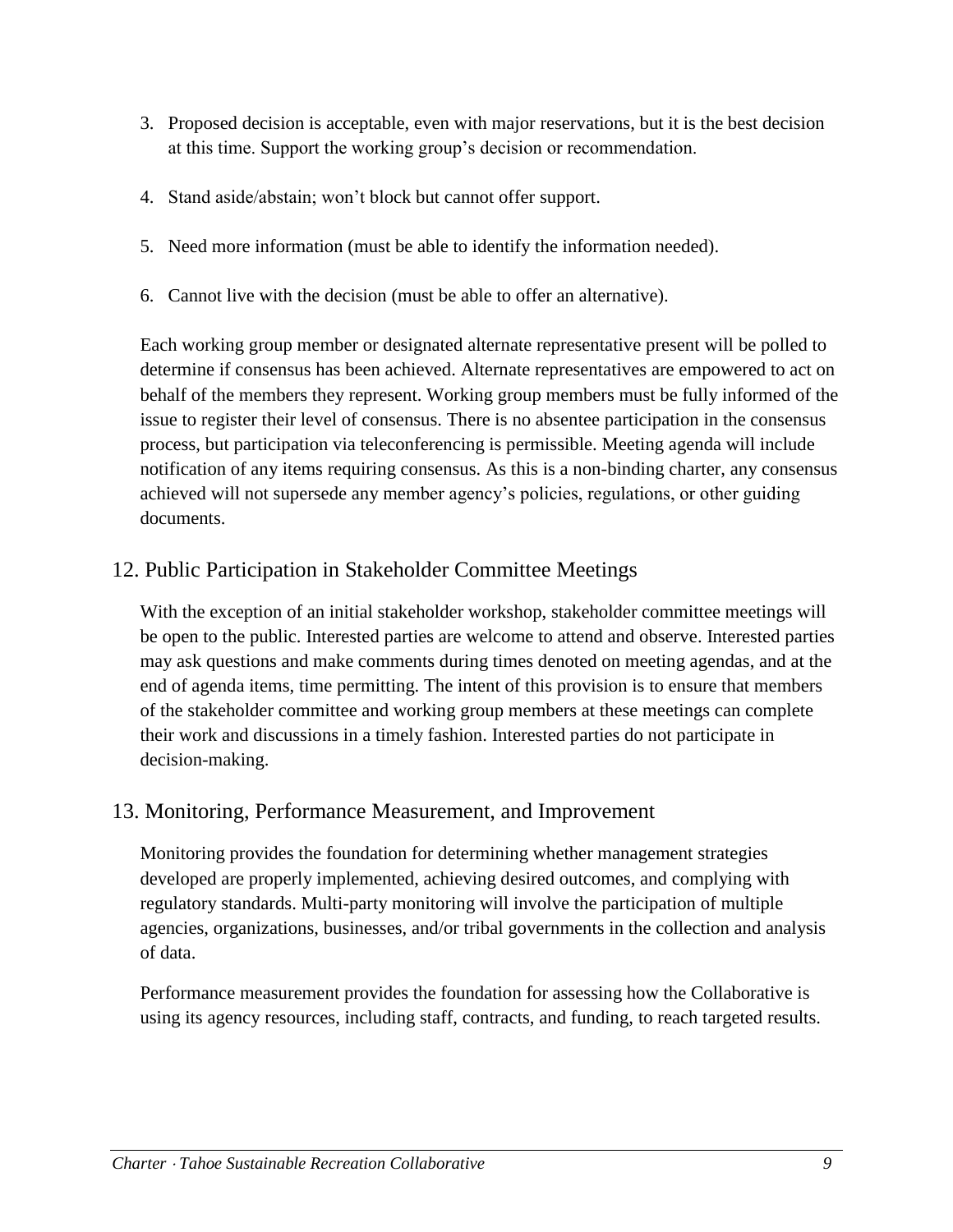# <span id="page-9-0"></span>14. Coordination with Related Initiatives

To the extent feasible and necessary, the co-chairs will work with other EIP working groups to coordinate information and data, align goals and objectives, and work collaboratively toward shared deliverables and outcomes.

### <span id="page-9-1"></span>15. Funding

This Charter does not guarantee or obligate funding on behalf of any agency. Each organizing and participating agency agrees to work to the best of its ability to obtain and dedicate adequate funding for its staff to participate, and agrees to coordinate on efforts to obtain external funding. Each organizing agency agrees to work to the best of its ability to obtain and contribute to the funding and external support that all organizing agencies agree is necessary.

# <span id="page-9-2"></span>16. Meeting Documentation

#### **A.Interagency Working Group Meetings**

The co-chairs will capture meeting notes or delegate responsibility to a volunteer note taker. Co-chairs review all action items, decisions, and draft work products before closing a meeting, and request members to note if anything was forgotten, or needs further clarification or specification. Within one week of a meeting, the co-chairs will provide the working group with comprehensive meeting resources, including a meeting summary that includes list of attendees, key takeaways, action items, general notes, as well as any presentation slides and post meeting resources.

#### **B. Stakeholder Committee Meetings**

If the working group elects to form a stakeholder committee, the co-chairs will capture stakeholder committee meeting notes or delegate responsibility to a volunteer note taker. The co-chairs will oversee the preparation of stakeholder committee meeting summaries that documents major points of discussion, recommendations, and action items. Co-chairs will circulate a draft meeting summary within two weeks of a meeting, ask committee members to approve the summary at their next meeting, and supply committee members with a final summary.

### <span id="page-9-3"></span>17. Meeting Ground Rules

The co-chairs will use the following ground rules in all meetings:

1. Electronics courtesy – please turn all devices to silent or off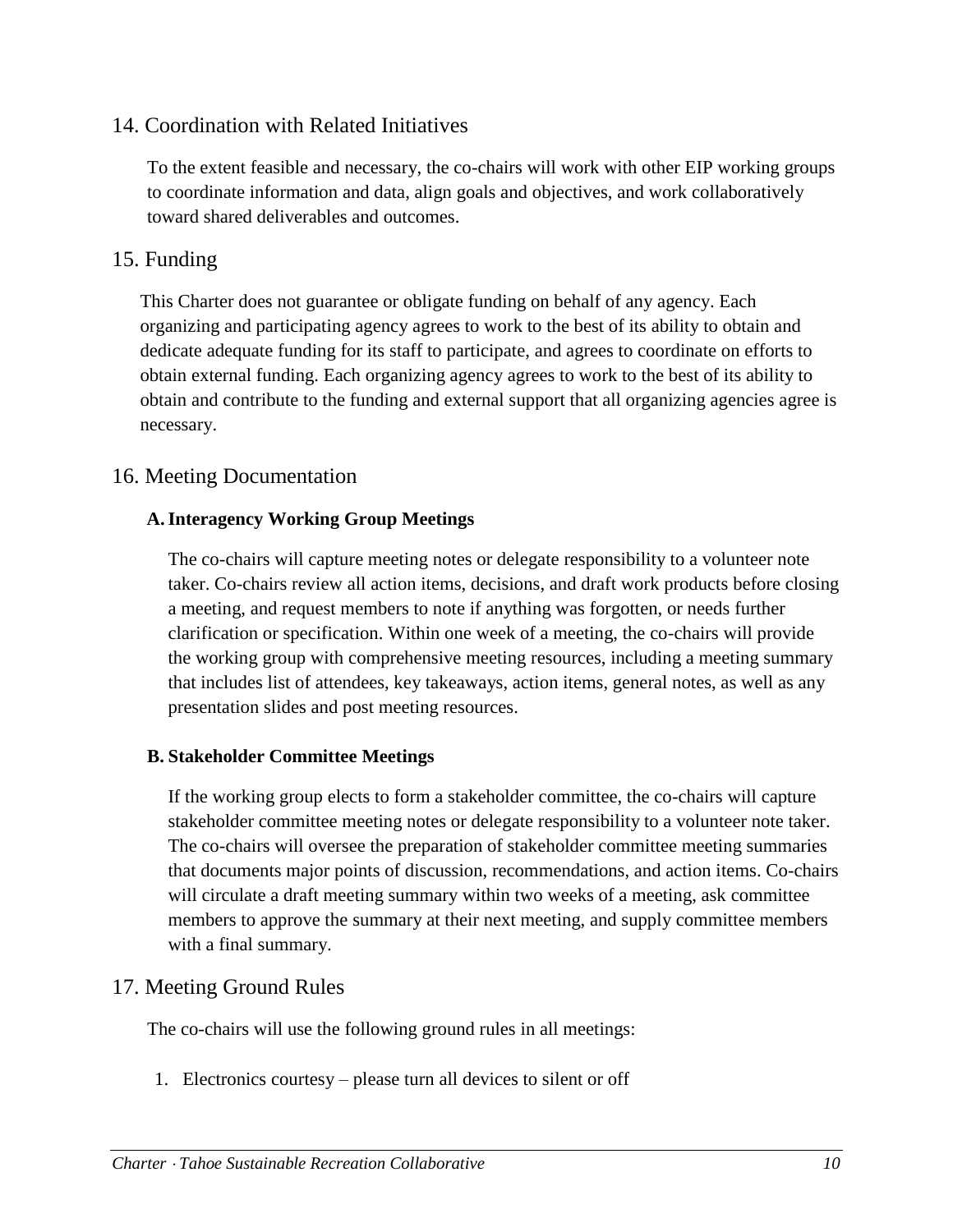- 2. Be comfortable take personal breaks if needed
- 3. Honor time we need to spend some time with each topic on the agenda, please adhere to the guidance provided
- 4. Humor is welcome it just should not be at someone else's expense
- 5. Common conversational courtesy do not interrupt others, use profanity, or make it hard to hear by having third-party conversations at the table
- 6. All ideas and points of view have value you do not have to agree with your neighbor; if you do not agree with something, propose an alternative that could meet everyone's interests
- 7. Treat each other with respect everyone cares about the work, and brings unique backgrounds, expertise, and insight to the conversation
- 8. Avoid editorials avoid judging other people's motives or the value of their actions; instead explain what you need for your interests to be met and our work to be a success

### <span id="page-10-0"></span>18. Meeting Frequency

The five governance elements will meet with the co-chairs with the following approximate frequencies, with meeting duration varying based on need:

- 1. TIE SC: quarterly or as requested
- 2. EIPCC: bi-monthly
- 3. Agency Co-Chairs: weekly
- 4. Interagency Working Group: monthly
- 5. Stakeholder Committee: as needed if formed

### <span id="page-10-1"></span>19. Review and Amendment

Working group members commit to set aside meeting time once a year to review work plan, reflect on progress made, discuss any process changes that may be beneficial to the group, and update the Charter as needed.

# <span id="page-10-2"></span>20. Disengaging from the Collaborative

Participation in the Collaborative is voluntary. A member agency or organization that wishes to permanently cease participation in the Collaborative will provide written notification to the co-chairs 30 days prior to leaving.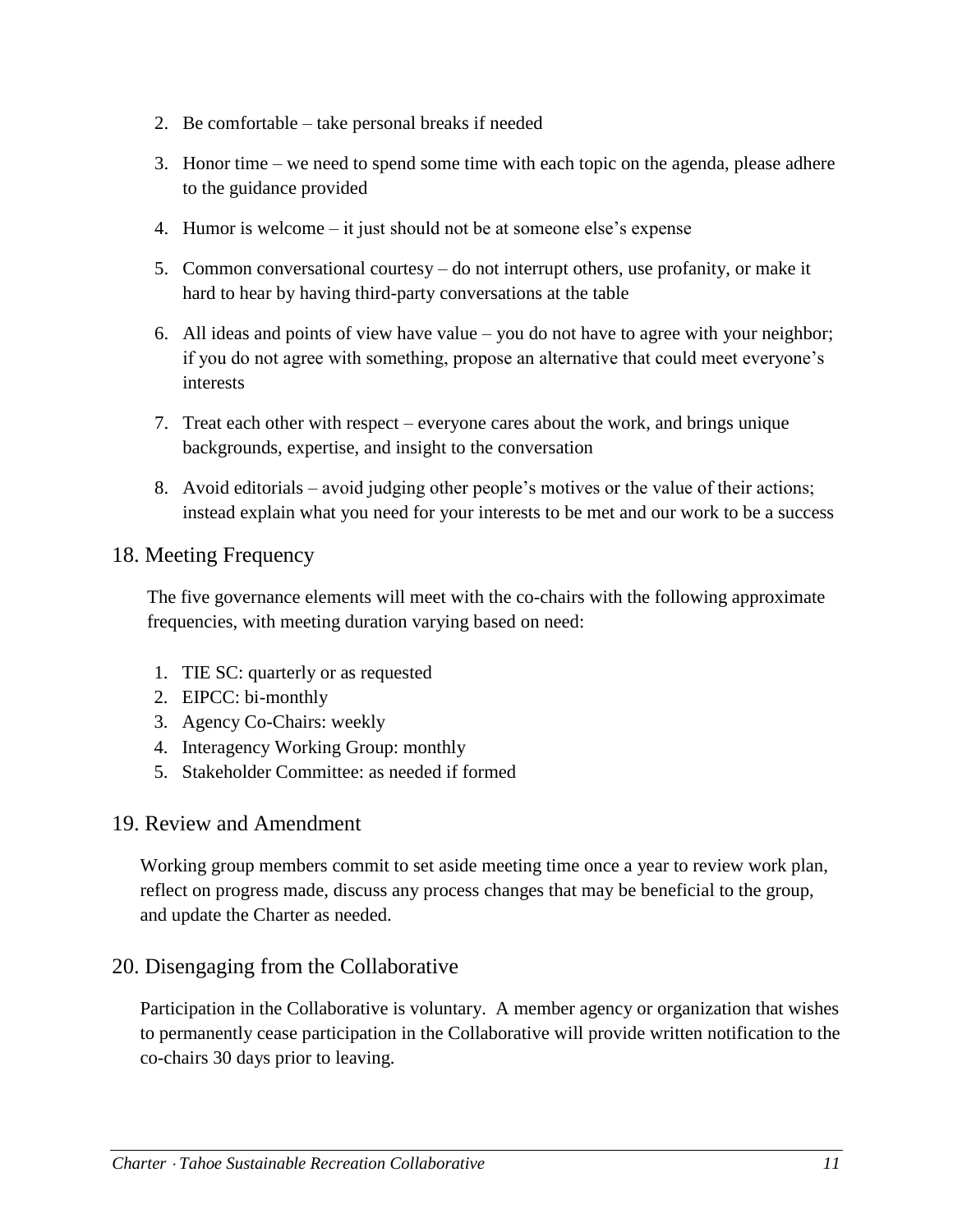### <span id="page-11-0"></span>21. Signatories

Jeff Marsolais, Forest Supervisor United States Forest Service, Lake Tahoe Basin Management Unit

Joanne S. Marchetta, Executive Director

Tahoe Regional Planning Agency

DUCAN  $215$ 

Marilyn Linkem Sierra District Superintendent California State Parks

Nevada State Parks

Sean Barclay, General Manager Tahoe City Public Utility District

North Lake Tahoe Resort Association

Lake Tahoe South Shore Chamber of **Commerce** 

Tahoe Fund

Darcie Collins, Executive Director League to Save Lake Tahoe